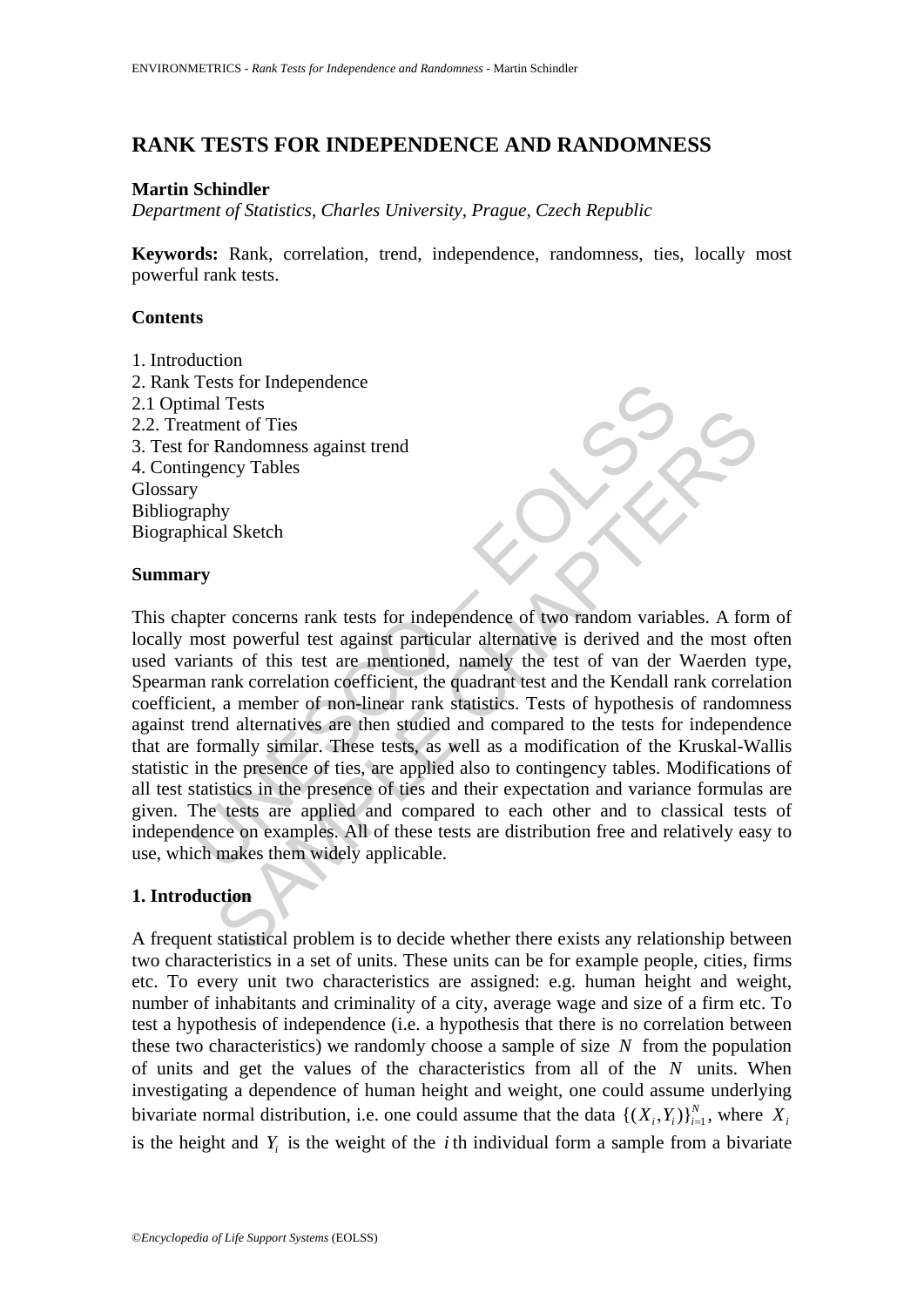normal distribution with positive variances and correlation  $\rho$ . Under these assumptions the hypothesis of independence simplifies to hypothesis:  $H_0$ :  $\rho = 0$  against alternative  $K: \rho \neq 0$ . Optimal choice for this problem is a test based on a sample correlation coefficient

$$
r = \frac{\sum_{i=1}^{N} (X_i - \overline{X})(Y_i - \overline{Y})}{\sqrt{\sum_{i=1}^{N} (X_i - \overline{X})^2} \sqrt{\sum_{i=1}^{N} (Y_i - \overline{Y})^2}},
$$
\n(1)

where  $X = \frac{1}{N} \sum_{i=1}^{N}$ *N*  $\overline{X} = \frac{1}{N} \sum_{i=1}^{N} X_i$  and  $\overline{Y} = \frac{1}{N} \sum_{i=1}^{N}$ *N*  $\overline{Y} = \frac{1}{N} \sum_{i=1}^{N} Y_i$ . Then:

$$
T = \frac{r}{\sqrt{1 - r^2}} \sqrt{N - 2} \sim t_{N-2} \quad \text{if } N \ge 3.
$$
 (2)

We reject the hypothesis  $H_0$  on the level of significance  $\alpha$ , if  $T \ge t_{N-2}(\alpha)$ , where  $t_{N-2}(\alpha)$  stands for the critical value of a *t*-distribution with  $N-2$  degrees of freedom.

 $\frac{r}{r^2} \sqrt{N-2} \sim t_{N-2}$  if  $N \ge 3$ .<br>
ect the hypothesis  $H_0$  on the level of significance  $\alpha$ , if  $T \ge 1$ <br>
stands for the critical value of a *t*-distribution with  $N-2$  degree<br>
mately one cannot assume bivariate nor  $\frac{1}{2}\sqrt{N-2} - t_{N-2}$  if  $N \ge 3$ .<br>
(2)<br>
the hypothesis  $H_0$  on the level of significance  $\alpha$ , if  $T \ge t_{N-2}(\alpha)$ , we<br>
onds for the critical value of a *t*-distribution with  $N-2$  degrees of freedo<br>
ely one cannot assume Unfortunately one cannot assume bivariate normal distribution in most cases. Then we assume only that the random sample  $\{(X_i, Y_i)\}_{i=1}^N$  comes from an arbitrary bivariate continuous distribution  $h(x, y)$ . Under these assumptions the rank tests for independence are used. The most frequently used rank test is based on the Spearman correlation coefficient  $r_s$ . It is easily expressed by means of *r* (see Eq. (1)) by replacing  $\{X_i\}_{i=1}^N$  with their ranks  $\{R_i\}_{i=1}^N$  among all  $\{X_i\}_{i=1}^N$  and similarly by replacing  ${Y_i}_{i=1}^N$  with their ranks  ${Q_i}_{i=1}^N$ . Under the assumption of an underlying continuous distribution no ties are present in the sample with probability one and the ranks are uniquely defined. The Spearman correlation coefficient is defined as follows:

$$
r_{S} = \frac{\sum_{i=1}^{N} (R_{i} - \frac{N+1}{2}) (Q_{i} - \frac{N+1}{2})}{\sqrt{\sum_{i=1}^{N} (R_{i} - \frac{N+1}{2})^{2}} \sqrt{\sum_{i=1}^{N} (Q_{i} - \frac{N+1}{2})^{2}}} = 1 - \frac{6 \sum_{i=1}^{N} (R_{i} - Q_{i})^{2}}{N(N^{2} - 1)}.
$$
(3)

For  $r_s$  it holds that:  $r_s \leq 1$ , as well as for  $\rho$ . At the same time it can be seen from the right part of the Eq. (3) that if  $R_i$  and  $Q_i$  very close for every *i*, one can anticipate a positive correlation and  $r_s$  is close to one. Whereas if the ranks are very different,  $r_s$  is close to minus one. Thus the correlation coefficient  $r<sub>s</sub>$  is a popular estimate of the strength of the dependence of two characteristics in a population and we can use  $r<sub>s</sub>$  as a nonparametric estimate of the correlation coefficient of the distribution  $h(x, y)$ .

For illustration let us use a data concerning knowledge of students in science and history.

**Example:** Suppose that 10 students from a class were randomly chosen and were given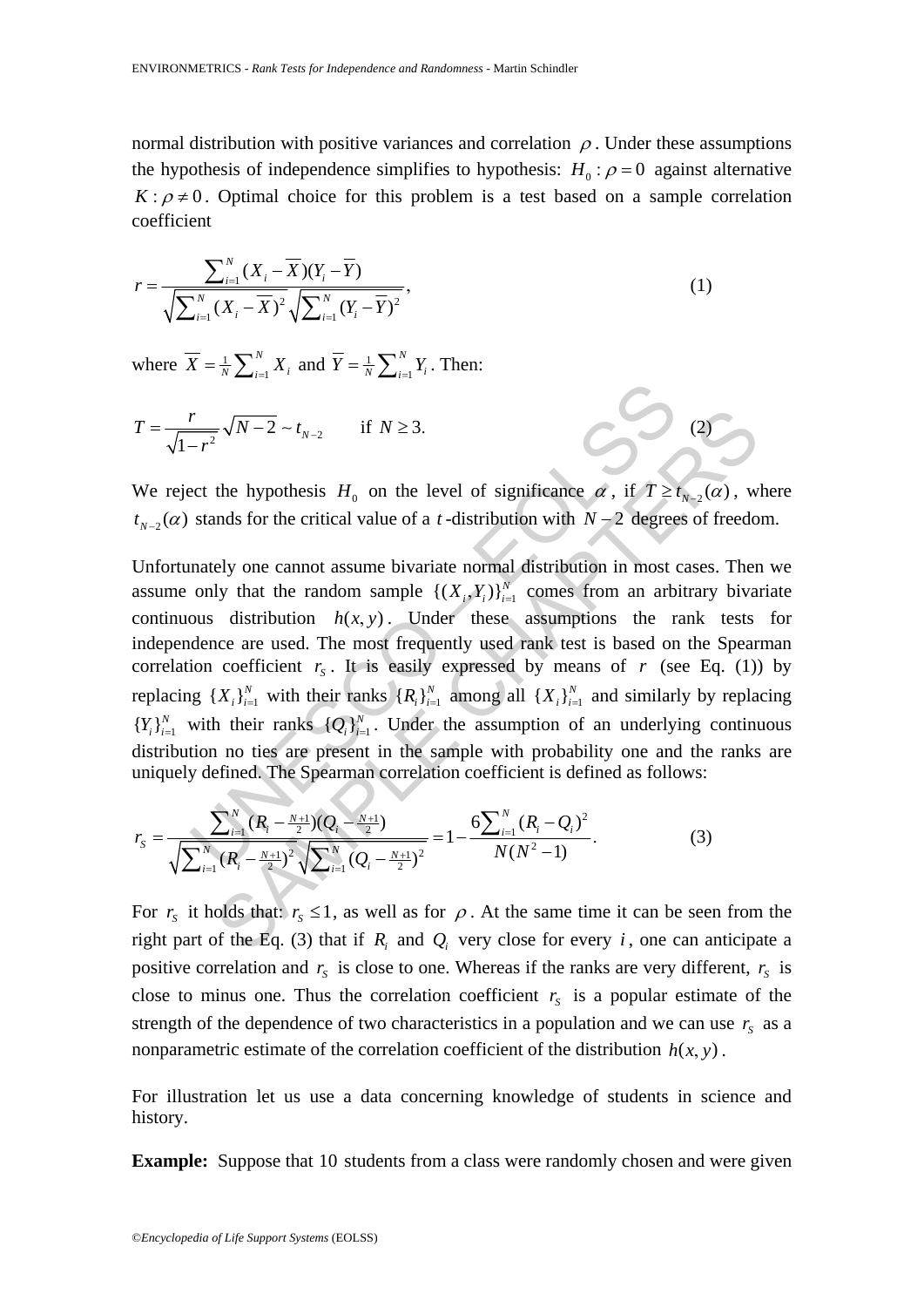a science test and history test with the following results.

| <b>Student</b>       |    |  |     |     |  |     |  |
|----------------------|----|--|-----|-----|--|-----|--|
| <b>Science score</b> | ገሬ |  | ل ک |     |  |     |  |
| <b>History score</b> |    |  |     | ر ر |  | - 1 |  |

The aim is to test the hypothesis of independence between the science and history scores. Let us replace test scores by their ranks separately in both samples. The following table results:

| <b>Student</b>      |  |  |                          |  |  |
|---------------------|--|--|--------------------------|--|--|
| <b>Science rank</b> |  |  |                          |  |  |
| <b>History rank</b> |  |  | $\overline{\phantom{a}}$ |  |  |

UNESCO – EOLSS **EXECUTE THE CONSTRANT THE CONSTRANT IS THE CONSTRANT THE CONSTRANT ON THE CHAPTER CHAPTERS (B)** THE CHAPTERS (THAPTERS) STENDING IS THE SERVICE IN THE SERVICE IS ONE TO LATER (*P*)  $P(r_s \ge 0.6606) = 0.044$ , which is the si It can be seen that the science ranks more or less corresponds to the history ranks and using Eq. (3) results in:  $r_s = 0.6606$ . For example, from a table of the null distribution of  $r_s$  it is seen that under  $H_0$ :  $P(r_s \ge 0.6606) = 0.044$ , which is the significant probability as one rejects the null hypothesis  $H_0$  against alternative of positive or negative dependence for large values of  $r<sub>s</sub>$ . So we reject the hypothesis of independence on the 5*%* level of significance in favor of the alternative. Let us compare this result with the test based on sample correlation coefficient, that one can use only under the assumption of a bivariate normal distribution. From Eq. (1) one gets:  $r = 0.6216$  and under  $H_0$ :  $P(r \ge 0.6216) = 0.055$ . So this procedure would not reject the null hypothesis on the 5*%* level of significance.

Tests for hypothesis of randomness  $(H_*)$  are closely related to tests for independence. they are formally the same, but the interpretation of results is different. They are used to investigate the effect of a treatment or a factor on an characteristic (response). Let us suppose that the treatment is applied at *N* different levels. Usually the levels of treatment are assigned randomly to *N* subjects, on which the characteristic of interest is observed, one observation is taken on each level. The factor is very often time. For instance, a characteristic (average summer temperature) is observed throughout several years and we want to know whether the temperature rises during the period of time (testing *H*∗ against an alternative of an upward trend). Rejecting the hypothesis of randomness in favor of an alternative means that a change of a factor (treatment) causes a change of the response. The interpretation for tests of independence  $(H_0)$  is different though. On the example mentioned earlier in this section one can see that the levels of a factor (science test score) cannot be randomly assigned to the subjects (students), whereas a random sample from a population of interest must be taken and both of the characteristics of the units in the sample found out. The levels of both characteristics are then random. Therefore, by rejecting the hypothesis of independence  $(H_0)$  one cannot say that a high science score causes a high (or low) history score. One can only say that there is a relation between them, which can be either caused by acting of one of the characteristic on the other or a result of a common unknown influence on both of them.